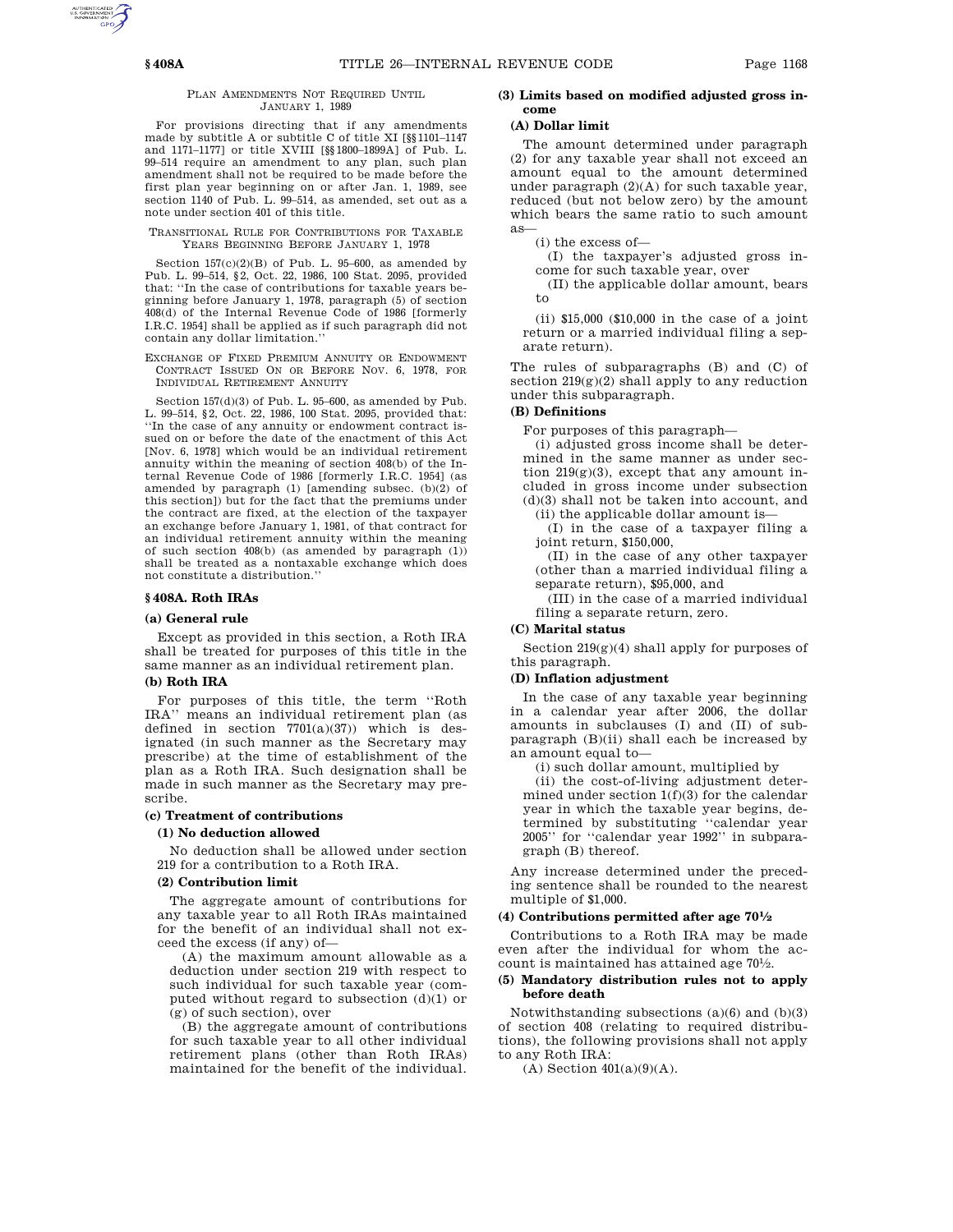(B) The incidental death benefit requirements of section 401(a).

### **(6) Rollover contributions**

# **(A) In general**

No rollover contribution may be made to a Roth IRA unless it is a qualified rollover contribution.

### **(B) Coordination with limit**

A qualified rollover contribution shall not be taken into account for purposes of paragraph (2).

#### **(7) Time when contributions made**

For purposes of this section, the rule of section 219(f)(3) shall apply.

## **(d) Distribution rules**

For purposes of this title—

#### **(1) Exclusion**

Any qualified distribution from a Roth IRA shall not be includible in gross income.

### **(2) Qualified distribution**

For purposes of this subsection—

#### **(A) In general**

The term ''qualified distribution'' means any payment or distribution—

(i) made on or after the date on which the individual attains age  $59\frac{1}{2}$ ,

(ii) made to a beneficiary (or to the estate of the individual) on or after the death of the individual,

(iii) attributable to the individual's being disabled (within the meaning of section  $72(m)(7)$ , or

(iv) which is a qualified special purpose distribution.

### **(B) Distributions within nonexclusion period**

A payment or distribution from a Roth IRA shall not be treated as a qualified distribution under subparagraph (A) if such payment or distribution is made within the 5-taxable year period beginning with the first taxable year for which the individual made a contribution to a Roth IRA (or such individual's spouse made a contribution to a Roth IRA) established for such individual.

### **(C) Distributions of excess contributions and earnings**

The term ''qualified distribution'' shall not include any distribution of any contribution described in section  $408(d)(4)$  and any net income allocable to the contribution.

### **(3) Rollovers from an eligible retirement plan other than a Roth IRA**

#### **(A) In general**

Notwithstanding sections 402(c), 403(b)(8),  $408(d)(3)$ , and  $457(e)(16)$ , in the case of any distribution to which this paragraph applies—

(i) there shall be included in gross income any amount which would be includible were it not part of a qualified rollover contribution,

(ii) section 72(t) shall not apply, and

(iii) unless the taxpayer elects not to have this clause apply, any amount re-

quired to be included in gross income for any taxable year beginning in 2010 by reason of this paragraph shall be so included ratably over the 2-taxable-year period beginning with the first taxable year beginning in 2011.

Any election under clause (iii) for any distributions during a taxable year may not be changed after the due date for such taxable year.

### **(B) Distributions to which paragraph applies**

This paragraph shall apply to a distribution from an eligible retirement plan (as defined by section  $402(c)(8)(B)$ ) maintained for the benefit of an individual which is contributed to a Roth IRA maintained for the benefit of such individual in a qualified rollover contribution. This paragraph shall not apply to a distribution which is a qualified rollover contribution from a Roth IRA or a qualified rollover contribution from a designated Roth account which is a rollover contribution described in section  $402A(c)(3)(A)^1$ 

#### **(C) Conversions**

The conversion of an individual retirement plan (other than a Roth IRA) to a Roth IRA shall be treated for purposes of this paragraph as a distribution to which this paragraph applies.

# **(D) Additional reporting requirements**

Trustees of Roth IRAs, trustees of individual retirement plans, persons subject to section 6047(d)(1), or all of the foregoing persons, whichever is appropriate, shall include such additional information in reports required under section 408(i) or 6047 as the Secretary may require to ensure that amounts required to be included in gross income under subparagraph (A) are so included.

# **(E) Special rules for contributions to which 2-year averaging applies**

In the case of a qualified rollover contribution to a Roth IRA of a distribution to which subparagraph  $(A)(iii)$  applied, the following rules shall apply:

#### **(i) Acceleration of inclusion**

### **(I) In general**

The amount otherwise required to be included in gross income for any taxable year beginning in 2010 or the first taxable year in the 2-year period under subparagraph (A)(iii) shall be increased by the aggregate distributions from Roth IRAs for such taxable year which are allocable under paragraph (4) to the portion of such qualified rollover contribution required to be included in gross income under subparagraph (A)(i).

## **(II) Limitation on aggregate amount included**

The amount required to be included in gross income for any taxable year under subparagraph  $(A)(iii)$  shall not exceed

<sup>1</sup>So in original. Probably should be followed by a period.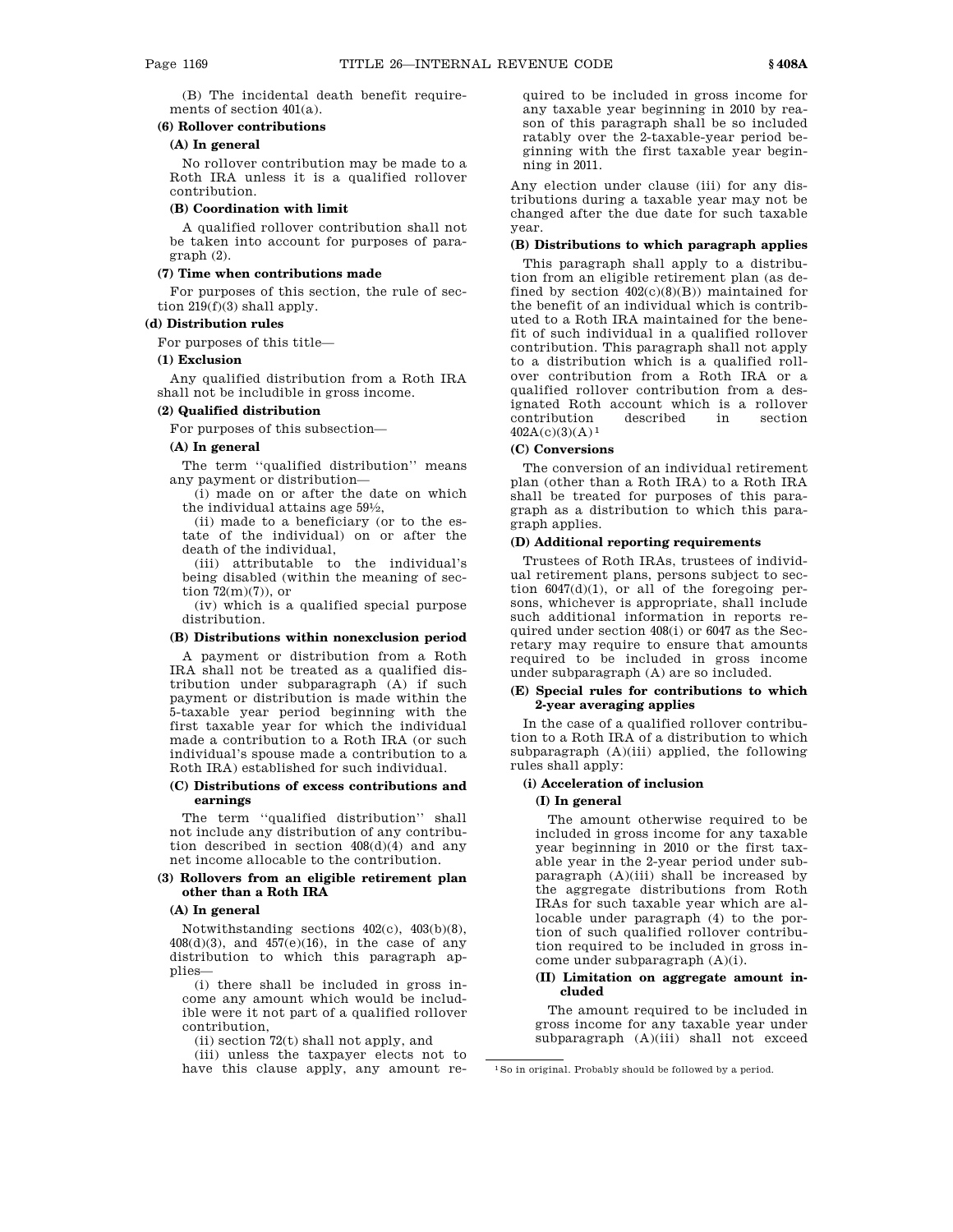the aggregate amount required to be included in gross income under subparagraph (A)(iii) for all taxable years in the 2-year period (without regard to subclause (I)) reduced by amounts included for all preceding taxable years.

# **(ii) Death of distributee**

### **(I) In general**

If the individual required to include amounts in gross income under such subparagraph dies before all of such amounts are included, all remaining amounts shall be included in gross income for the taxable year which includes the date of death.

## **(II) Special rule for surviving spouse**

If the spouse of the individual described in subclause (I) acquires the individual's entire interest in any Roth IRA to which such qualified rollover contribution is properly allocable, the spouse may elect to treat the remaining amounts described in subclause (I) as includible in the spouse's gross income in the taxable years of the spouse ending with or within the taxable years of such individual in which such amounts would otherwise have been includible. Any such election may not be made or changed after the due date for the spouse's taxable year which includes the date of death.

### **(F) Special rule for applying section 72**

**(i) In general**

If—

(I) any portion of a distribution from a Roth IRA is properly allocable to a qualified rollover contribution described in this paragraph; and

(II) such distribution is made within the 5-taxable year period beginning with the taxable year in which such contribution was made,

then section 72(t) shall be applied as if such portion were includible in gross income.

#### **(ii) Limitation**

Clause (i) shall apply only to the extent of the amount of the qualified rollover contribution includible in gross income under subparagraph (A)(i).

#### **(4) Aggregation and ordering rules**

# **(A) Aggregation rules**

Section 408(d)(2) shall be applied separately with respect to Roth IRAs and other individual retirement plans.

### **(B) Ordering rules**

For purposes of applying this section and section 72 to any distribution from a Roth IRA, such distribution shall be treated as made—

(i) from contributions to the extent that the amount of such distribution, when added to all previous distributions from the Roth IRA, does not exceed the aggregate contributions to the Roth IRA; and

(ii) from such contributions in the following order:

(I) Contributions other than qualified rollover contributions to which paragraph (3) applies.

(II) Qualified rollover contributions to which paragraph (3) applies on a first-in, first-out basis.

Any distribution allocated to a qualified rollover contribution under clause (ii)(II) shall be allocated first to the portion of such contribution required to be included in gross income.

### **(5) Qualified special purpose distribution**

For purposes of this section, the term ''qualified special purpose distribution'' means any distribution to which subparagraph (F) of section  $72(t)(2)$  applies.

### **(6) Taxpayer may make adjustments before due date**

### **(A) In general**

Except as provided by the Secretary, if, on or before the due date for any taxable year, a taxpayer transfers in a trustee-to-trustee transfer any contribution to an individual retirement plan made during such taxable year from such plan to any other individual retirement plan, then, for purposes of this chapter, such contribution shall be treated as having been made to the transferee plan (and not the transferor plan).

#### **(B) Special rules**

### **(i) Transfer of earnings**

Subparagraph (A) shall not apply to the transfer of any contribution unless such transfer is accompanied by any net income allocable to such contribution.

#### **(ii) No deduction**

Subparagraph (A) shall apply to the transfer of any contribution only to the extent no deduction was allowed with respect to the contribution to the transferor plan.

#### **(7) Due date**

For purposes of this subsection, the due date for any taxable year is the date prescribed by law (including extensions of time) for filing the taxpayer's return for such taxable year.

#### **(e) Qualified rollover contribution**

For purposes of this section—

#### **(1) In general**

The term ''qualified rollover contribution'' means a rollover contribution—

(A) to a Roth IRA from another such account,

(B) from an eligible retirement plan, but only if—

(i) in the case of an individual retirement plan, such rollover contribution meets the requirements of section 408(d)(3), and

(ii) in the case of any eligible retirement plan (as defined in section  $402(c)(8)(B)$ other than clauses (i) and (ii) thereof), such rollover contribution meets the re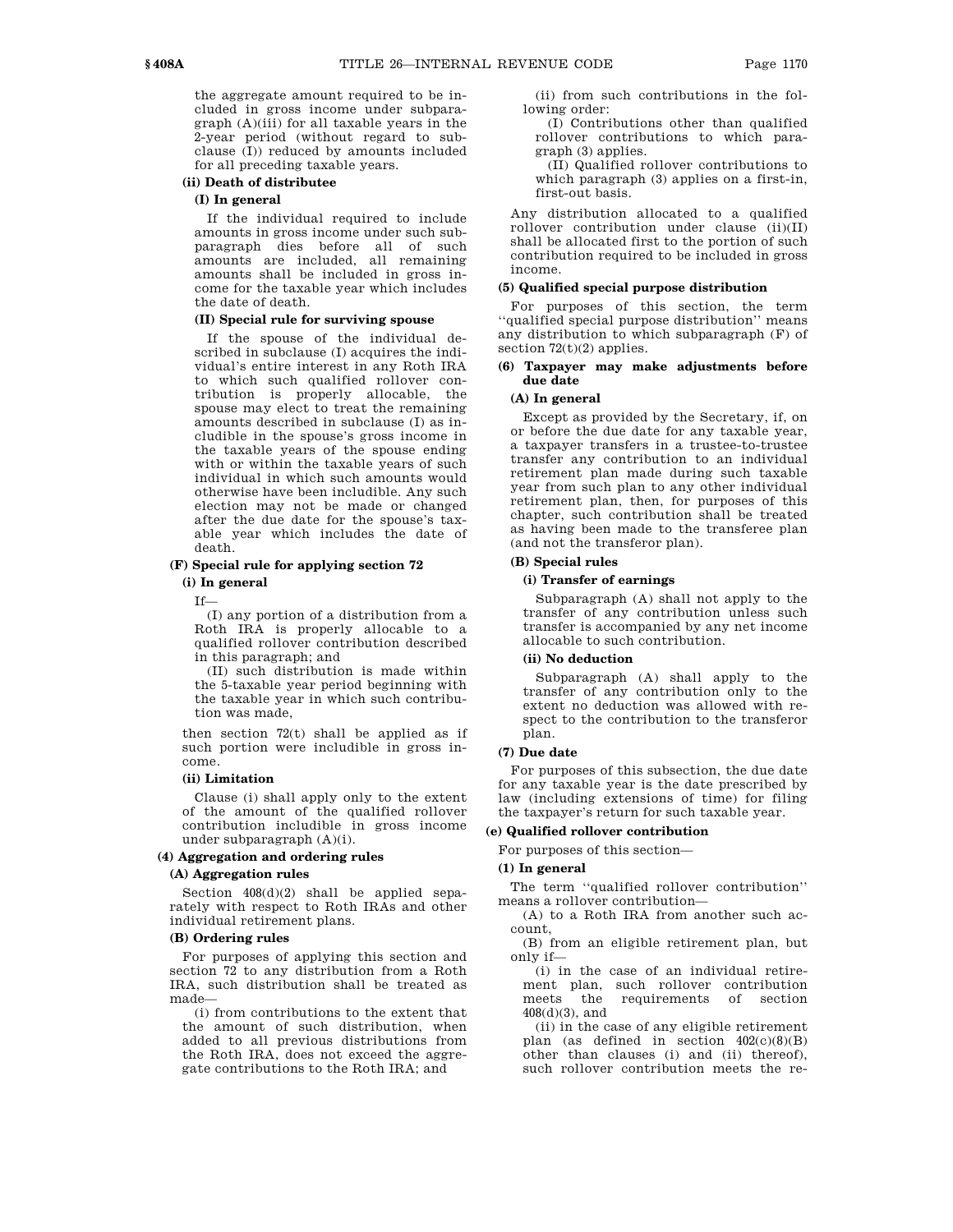quirements of section  $402(c)$ ,  $403(b)(8)$ , or  $457(e)(16)$ , as applicable.

For purposes of section  $408(d)(3)(B)$ , there shall be disregarded any qualified rollover contribution from an individual retirement plan (other than a Roth IRA) to a Roth IRA.

# **(2) Military death gratuity**

# **(A) In general**

The term ''qualified rollover contribution'' includes a contribution to a Roth IRA maintained for the benefit of an individual made before the end of the 1-year period beginning on the date on which such individual receives an amount under section 1477 of title 10, United States Code, or section 1967 of title 38 of such Code, with respect to a person, to the extent that such contribution does not exceed—

(i) the sum of the amounts received during such period by such individual under such sections with respect to such person, reduced by

(ii) the amounts so received which were contributed to a Coverdell education savings account under section 530(d)(9).

#### **(B) Annual limit on number of rollovers not to apply**

Section 408(d)(3)(B) shall not apply with respect to amounts treated as a rollover by the  $2$  subparagraph  $(A)$ .

#### **(C) Application of section 72**

For purposes of applying section 72 in the case of a distribution which is not a qualified distribution, the amount treated as a rollover by reason of subparagraph (A) shall be treated as investment in the contract.

# **(f) Individual retirement plan**

For purposes of this section—

(1) a simplified employee pension or a simple retirement account may not be designated as a Roth IRA; and

(2) contributions to any such pension or account shall not be taken into account for purposes of subsection  $(c)(2)(B)$ .

(Added Pub. L. 105–34, title III, §302(a), Aug. 5, 1997, 111 Stat. 825; amended Pub. L. 105–206, title VI, §6005(b)(1)–(7), (9), title VII, §7004(a), July 22, 1998, 112 Stat. 796–800, 833; Pub. L. 105–277, div. J, title IV, §4002(j), Oct. 21, 1998, 112 Stat. 2681–908; Pub. L. 107–16, title VI, §617(e)(1), June 7, 2001, 115 Stat. 106; Pub. L. 109–222, title V, §512(a), (b), May 17, 2006, 120 Stat. 365; Pub. L. 109–280, title VIII, §§824(a), (b), 833(c), Aug. 17, 2006, 120 Stat. 998, 1004; Pub. L. 110–245, title I, §109(a), (b), June 17, 2008, 122 Stat. 1631, 1632; Pub. L. 110–458, title I, §108(d), (h), Dec. 23, 2008, 122 Stat. 5109.)

INFLATION ADJUSTED ITEMS FOR CERTAIN YEARS

*For inflation adjustment of certain items in this section, see Revenue Procedures listed in a table under section 1 of this title and Internal Revenue Notices listed in a table under section 401 of this title.*

#### **AMENDMENTS**

2008—Subsec. (c)(3)(B). Pub. L. 110–458, §108(d)(1), in introductory provisions, struck out second ''an'' before ''eligible'' and ''other than a Roth IRA'' before ''during any taxable year'', and inserted as concluding provisions ''This subparagraph shall not apply to a qualified rollover contribution from a Roth IRA or to a qualified rollover contribution from a designated Roth account which is a rollover contribution described in section  $402A(c)(3)(A)$ ."

Subsec. (c)(3)(C), (E). Pub. L. 110–458, §108(h)(1), redesignated subpar. (C) relating to inflation adjustment as subpar. (E).

Subsec. (d)(3)(B). Pub. L. 110–458, §108(d)(2), struck out ''(other than a Roth IRA)'' after ''section 402(c)(8)(B))'' and inserted at end ''This paragraph shall not apply to a distribution which is a qualified rollover contribution from a Roth IRA or a qualified rollover contribution from a designated Roth account which is a rollover contribution described in section  $402A(c)(3)(A)$ ".

Subsec. (e). Pub. L. 110–245, §109(b), amended subsec. (e), as in effect after amendment by section 824(a) of Pub. L. 109–280, by amending text generally. Prior to amendment, text read as follows: ''For purposes of this section, the term 'qualified rollover contribution' means a rollover contribution—

''(1) to a Roth IRA from another such account, ''(2) from an eligible retirement plan, but only if—

''(A) in the case of an individual retirement plan, such rollover contribution meets the requirements of section 408(d)(3), and

''(B) in the case of any eligible retirement plan (as defined in section  $402(c)(8)(B)$  other than clauses (i) and (ii) thereof), such rollover contribution meets the requirements of section 402(c), 403(b)(8), or 457(e)(16), as applicable.

For purposes of section  $408(d)(3)(B)$ , there shall be disregarded any qualified rollover contribution from an individual retirement plan (other than a Roth IRA) to a Roth IRA.''

Pub. L. 110–245, §109(a), amended subsec. (e), as in effect before amendment by section 824(a) of Pub. L. 109–280, by reenacting heading without change and amending text to read as follows: ''For purposes of this section—

<sup>1</sup>(1) IN GENERAL.—The term 'qualified rollover contribution' means a rollover contribution to a Roth IRA from another such account, or from an individual retirement plan, but only if such rollover contribution meets the requirements of section 408(d)(3). Such term includes a rollover contribution described in section 402A(c)(3)(A). For purposes of section  $408(d)(3)(B)$ , there shall be disregarded any qualified rollover contribution from an individual retirement plan (other than a Roth IRA) to a Roth IRA.

''(2) MILITARY DEATH GRATUITY.— ''(A) IN GENERAL.—The term 'qualified rollover contribution' includes a contribution to a Roth IRA maintained for the benefit of an individual made before the end of the 1-year period beginning on the date on which such individual receives an amount under section 1477 of title 10, United States Code, or section 1967 of title 38 of such Code, with respect to a person, to the extent that such contribution does not exceed—

''(i) the sum of the amounts received during such period by such individual under such sections with respect to such person, reduced by

''(ii) the amounts so received which were contributed to a Coverdell education savings account

under section 530(d)(9). ''(B) ANNUAL LIMIT ON NUMBER OF ROLLOVERS NOT TO APPLY.—Section 408(d)(3)(B) shall not apply with respect to amounts treated as a rollover by subparagraph (A).

''(C) APPLICATION OF SECTION 72.—For purposes of applying section 72 in the case of a distribution which is not a qualified distribution, the amount treated as a rollover by reason of subparagraph (A) shall be treated as investment in the contract.'' See

2006 Amendment note below. 2006—Subsec. (c)(3)(B). Pub. L. 109–222, §512(a)(1), redesignated subpar. (C) as (B) and struck out former sub-

<sup>2</sup>So in original. The word ''the'' probably should not appear.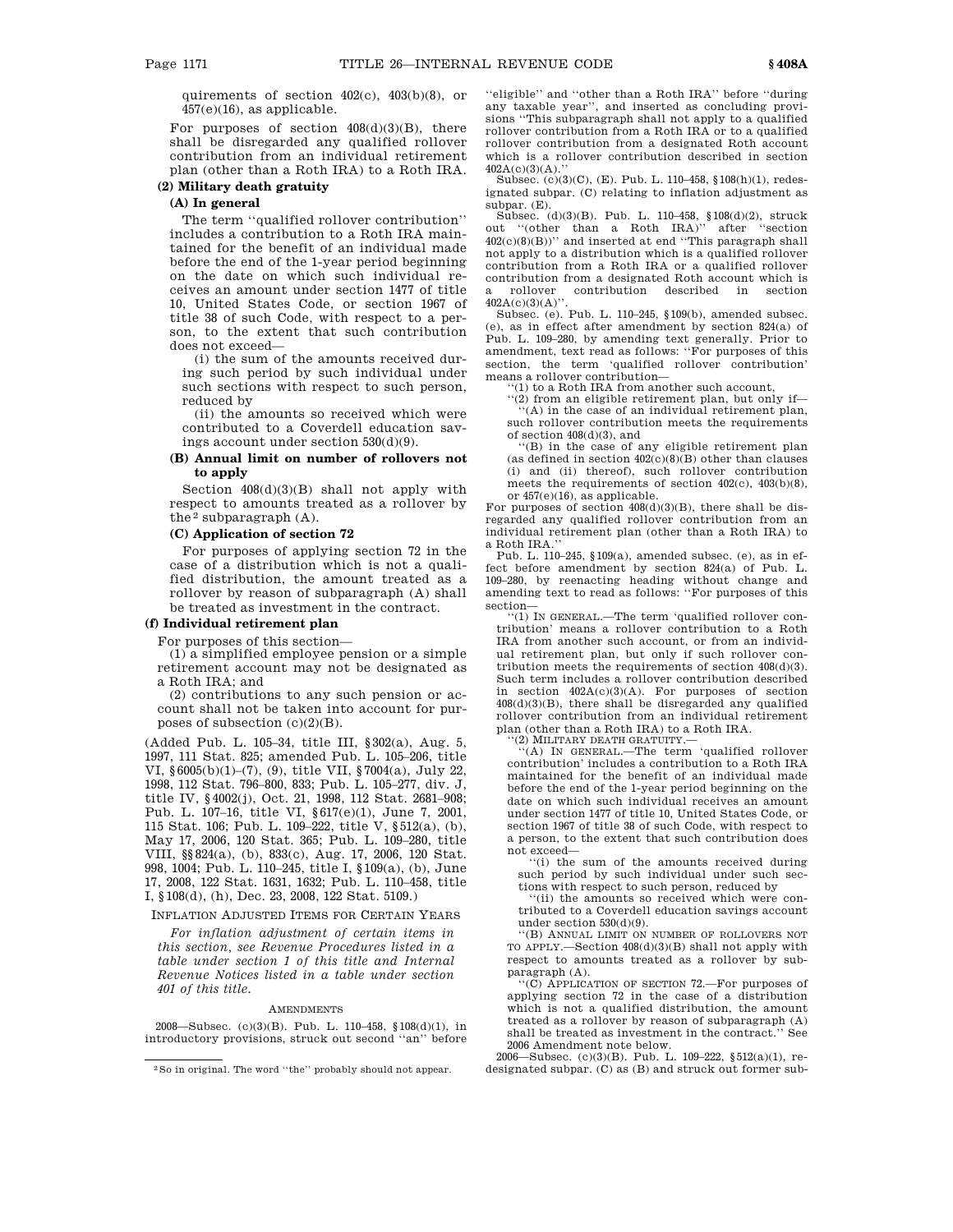par. (B). Prior to amendment, text read as follows: ''A taxpayer shall not be allowed to make a qualified rollover contribution to a Roth IRA from an individual retirement plan other than a Roth IRA during any taxable year if, for the taxable year of the distribution to which such contribution relates—

''(i) the taxpayer's adjusted gross income exceeds \$100,000, or

''(ii) the taxpayer is a married individual filing a separate return.

This subparagraph shall not apply to a qualified rollover contribution from a Roth IRA or to a qualified rollover contribution from a designated Roth account which is a rollover contribution described in section 402A(c)(3)(A).'' See Effective Date of 2006 Amendment note below.

Pub. L. 109-280, §824(b)(1), substituted "eligible retirement plan'' for ''IRA'' in heading and ''an eligible retirement plan (as defined by section  $402(c)(8)(B))$ " for ''individual retirement plan'' in introductory provisions. See Effective Date of 2006 Amendment note below.

Subsec. (c)(3)(B)(i). Pub. L. 109–222, §512(a)(2), substituted ''except that any amount included in gross income under subsection (d)(3) shall not be taken into account, and'' for ''except that—

''(I) any amount included in gross income under subsection (d)(3) shall not be taken into account; and

''(II) any amount included in gross income by reason of a required distribution under a provision described in paragraph (5) shall not be taken into account for purposes of subparagraph (B)(i), and''.

Subsec. (c)(3)(C). Pub. L. 109-222,  $\S 512(a)(1)$ , redesignated subpar. (D), relating to marital status, as (C). Former subpar. (C) redesignated (B). See Effective Date of 2006 Amendment note below.

Pub. L. 109–280, §833(c), added subpar. (C) relating to inflation adjustment.

Subsec. (c)(3)(D), (E). Pub. L. 110–458, §108(h)(2), redesignated subpar. (E) as (D) and substituted ''subpara-

graph (B)(ii)'' for ''subparagraph (C)(ii)''. Subsec. (d)(3). Pub. L. 109–280, §824(b)(2)(E), substituted ''an eligible retirement plan'' for ''an IRA'' in heading.

Subsec. (d)(3)(A). Pub. L. 109–280, §824(b)(2)(A), substituted ''sections 402(c), 403(b)(8), 408(d)(3), and  $457(e)(16)$ " for "section $408(\mathrm{d})(3)$ " in introductory provisions.

Subsec. (d)(3)(A)(iii). Pub. L. 109-222, §512(b)(1), amended cl. (iii) generally. Prior to amendment, cl. (iii) read as follows: ''unless the taxpayer elects not to have this clause apply for any taxable year, any amount required to be included in gross income for such taxable year by reason of this paragraph for any distribution before January 1, 1999, shall be so included ratably over the 4-taxable year period beginning with such taxable year.'

Subsec. (d)(3)(B). Pub. L. 109–280, §824(b)(2)(B), substituted ''eligible retirement plan (as defined by section  $402(c)(8)(B)$ " for "individual retirement plan".

Subsec. (d)(3)(D). Pub. L. 109–280, §824(b)(2)(C), (D), substituted "persons subject to section  $6047(d)(1)$ , or all of the foregoing persons'' for ''or both'' and inserted ''or 6047'' after ''408(i)''.

Subsec. (d)(3)(E). Pub. L. 109–222, §512(b)(2)(B), sub-

stituted "2-year" for "4-year" in heading.<br>Subsec.  $(d)(3)(E)(i)$ . Pub. L.  $109-222$ ,  $\S 512(b)(2)(A)$ , amended cl. (i) generally. Prior to amendment, text read as follows:

''(I) IN GENERAL.—The amount required to be included in gross income for each of the first 3 taxable years in the 4-year period under subparagraph (A)(iii) shall be increased by the aggregate distributions from Roth IRAs for such taxable year which are allocable under paragraph (4) to the portion of such qualified rollover contribution required to be included in gross income under subparagraph (A)(i).

''(II) LIMITATION ON AGGREGATE AMOUNT INCLUDED.— The amount required to be included in gross income for any taxable year under subparagraph (A)(iii) shall not

exceed the aggregate amount required to be included in gross income under subparagraph (A)(iii) for all taxable years in the 4-year period (without regard to subclause (I)) reduced by amounts included for all preceding taxable years.''

Subsec. (e). Pub. L. 109–280, §824(a), reenacted heading without change and amended text of subsec. (e) generally. Prior to amendments by Pub. L. 109–280, §824(a), and Pub. L. 110–245, §109(a), text read as follows: ''For purposes of this section, the term 'qualified rollover contribution' means a rollover contribution to a Roth IRA from another such account, or from an individual retirement plan, but only if such rollover contribution meets the requirements of section 408(d)(3). For purposes of section  $408(d)(3)(B)$ , there shall be disregarded any qualified rollover contribution from an individual retirement plan (other than a Roth IRA) to a Roth IRA.'' See 2008 Amendment note above.

2001—Subsec. (e). Pub. L. 107–16 inserted ''Such term includes a rollover contribution described in section 402A(c)(3)(A).'' after first sentence.

1998—Subsec. (c)(3)(A). Pub. L. 105–206, §6005(b)(1), substituted ''shall not exceed an amount equal to the amount determined under paragraph (2)(A) for such taxable year, reduced'' for ''shall be reduced'' in introductory provisions.

Subsec. (c)(3)(A)(ii). Pub. L. 105–206, §6005(b)(2)(A), inserted ''or a married individual filing a separate re-

turn'' after ''joint return''. Subsec. (c)(3)(B). Pub. L. 105–206, §6005(b)(2)(B)(i), inserted '', for the taxable year of the distribution to which such contribution relates" after "if" in introductory provisions.

Subsec. (c)(3)(B)(i). Pub. L. 105–206, §6005(b)(2)(B)(ii), struck out "for such taxable year" after "gross income''.

Subsec. (c)(3)(C)(i). Pub. L. 105–206, §7004(a), amended cl. (i) generally. Prior to amendment, cl. (i) read as follows: ''adjusted gross income shall be determined in the same manner as under section  $219(g)(3)$ , except that any amount included in gross income under subsection (d)(3) shall not be taken into account, and''.

Pub. L. 105–206, §6005(b)(2)(C), struck out ''and the deduction under section 219 shall be taken into account'' after ''taken into account''.

Subsec. (c)(3)(C)(i)(II). Pub. L. 105-277 substituted '', and'' for period at end.

Subsec. (d)(1). Pub. L. 105–206, §6005(b)(5)(B), substituted ''Exclusion'' for ''General rules'' in heading and amended text generally. Prior to amendment, text read as follows:

''(A) EXCLUSIONS FROM GROSS INCOME.—Any qualified distribution from a Roth IRA shall not be includible in gross income.

''(B) NONQUALIFIED DISTRIBUTIONS.—In applying section 72 to any distribution from a Roth IRA which is not a qualified distribution, such distribution shall be treated as made from contributions to the Roth IRA to the extent that such distribution, when added to all previous distributions from the Roth IRA, does not exceed the aggregate amount of contributions to the Roth IRA.

Subsec. (d)(2)(B). Pub. L. 105–206, §6005(b)(3)(A), added subpar. (B) and struck out heading and text of former subpar. (B). Text read as follows: ''A payment or distribution shall not be treated as a qualified distribution under subparagraph (A) if—

 $'(i)$  it is made within the 5-taxable year period beginning with the 1st taxable year for which the individual made a contribution to a Roth IRA (or such individual's spouse made a contribution to a Roth IRA) established for such individual, or

''(ii) in the case of a payment or distribution properly allocable (as determined in the manner prescribed by the Secretary) to a qualified rollover contribution from an individual retirement plan other than a Roth IRA (or income allocable thereto), it is made within the 5-taxable year period beginning with the taxable year in which the rollover contribution was made.''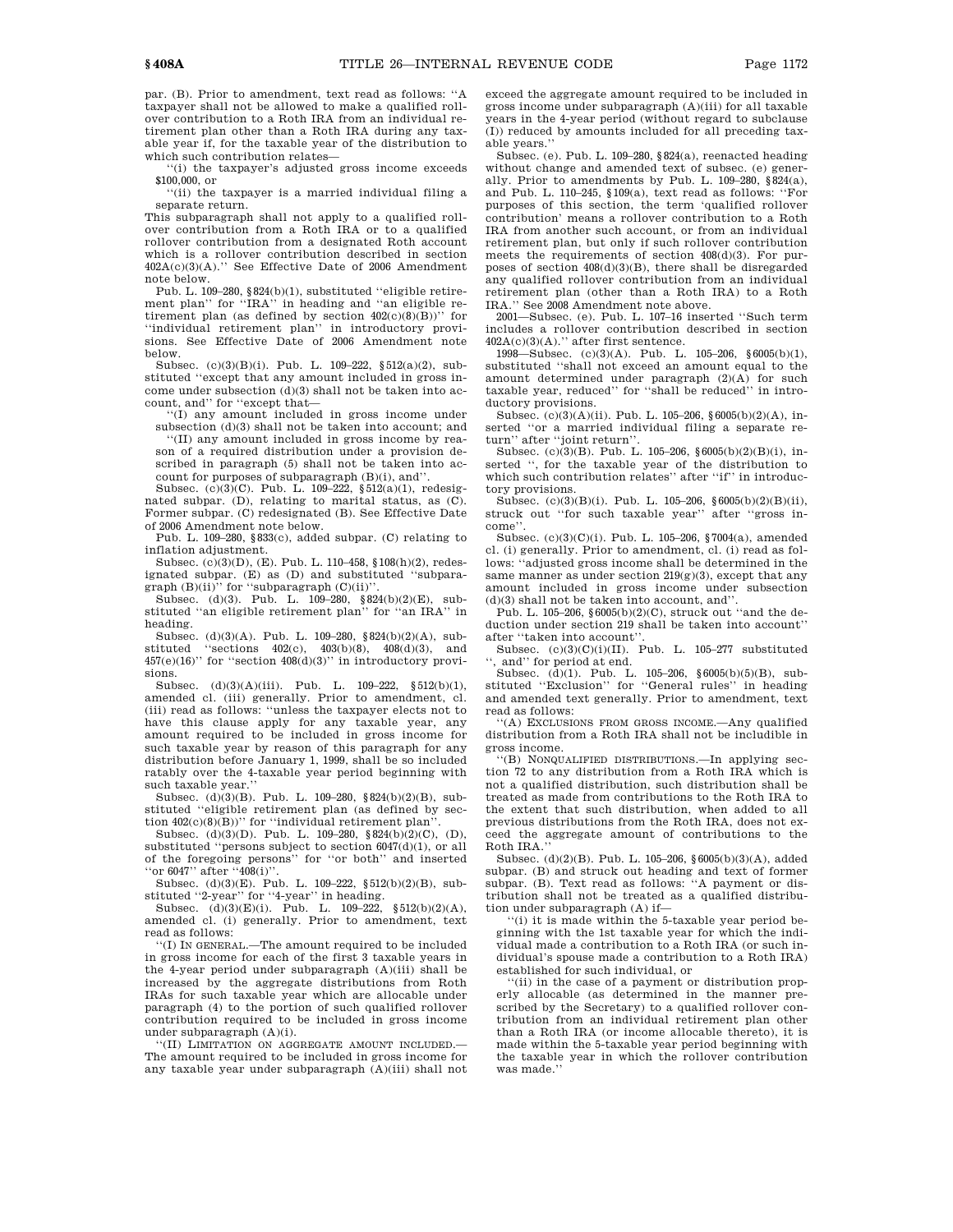Subsec. (d)(2)(C). Pub. L. 105–206, §6005(b)(3)(B), added subpar. (C).

Subsec. (d)(3)(A). Pub. L. 105–206, §6005(b)(4)(A), added cl. (iii) and concluding provisions and struck out former cl. (iii) which read as follows: ''in the case of a distribution before January 1, 1999, any amount required to be included in gross income by reason of this paragraph shall be so included ratably over the 4-taxable year period beginning with the taxable year in which the payment or distribution is made.''

Subsec. (d)(3)(D). Pub. L. 105–206, §6005(b)(6)(B), redesignated subpar. (E) as (D) and struck out heading and text of former subpar. (D). Text read as follows: "If, no later than the due date for filing the return of tax for any taxable year (without regard to extensions), an individual transfers, from an individual retirement plan (other than a Roth IRA), contributions for such taxable year (and any earnings allocable thereto) to a Roth IRA, no such amount shall be includible in gross income to the extent no deduction was allowed with respect to such amount.''

Subsec. (d)(3)(E). Pub. L. 105–206, §6005(b)(6)(B), redesignated subpar. (F) as (E). Former subpar. (E) redesignated (D).

Subsec. (d)(3)(F). Pub. L. 105–206, §6005(b)(6)(B), redesignated subpar. (G) as (F). Former subpar. (F) redesignated (E).

Pub. L. 105–206, §6005(b)(4)(B), added subpar. (F).

Subsec. (d)(3)(G). Pub. L. 105–206, §6005(b)(6)(B), redesignated subpar. (G) as (F).

Pub. L. 105–206, §6005(b)(4)(B), added subpar. (G).

Subsec. (d)(4). Pub. L. 105–206, §6005(b)(5)(A), substituted ''Aggregation and ordering rules'' for ''Coordination with individual retirement accounts'' in heading and amended text generally. Prior to amendment, text read as follows: ''Section 408(d)(2) shall be applied separately with respect to Roth IRAs and other individual retirement plans.''

Subsec. (d)(6). Pub. L. 105–206, §6005(b)(6)(A), added par. (6).

Subsec. (d)(7). Pub. L. 105–206, §6005(b)(7), added par. (7).

Subsec. (f). Pub. L. 105–206, §6005(b)(9), added subsec. (f).

#### EFFECTIVE DATE OF 2008 AMENDMENT

Pub. L. 110–458, title I, §108(h)(2), Dec. 23, 2008, 122 Stat. 5109, amended this section ''[i]n the case of taxable years beginning after December 31, 2009''.

Amendment by Pub. L. 110–458 effective as if included in the provisions of Pub. L. 109–280 to which the amendment relates, except as otherwise provided, see section 112 of Pub. L. 110–458, set out as a note under section 72 of this title.

Pub. L. 110–245, title I, §109(d), June 17, 2008, 122 Stat. 1633, provided that:

''(1) IN GENERAL.—Except as provided by paragraphs (2) and (3), the amendments made by this section [amending this section and section 530 of this title] shall apply with respect to deaths from injuries occurring on or after the date of the enactment of this Act [June 17, 2008].

''(2) APPLICATION OF AMENDMENTS TO DEATHS FROM IN-JURIES OCCURRING ON OR AFTER OCTOBER 7, 2001, AND BE-FORE ENACTMENT.—The amendments made by this section shall apply to any contribution made pursuant to section  $408A(e)(2)$  or  $530(d)(5)$  of the Internal Revenue Code of 1986, as amended by this Act, with respect to amounts received under section 1477 of title 10, United States Code, or under section 1967 of title 38 of such Code, for deaths from injuries occurring on or after October 7, 2001, and before the date of the enactment of this Act if such contribution is made not later than 1 year after the date of the enactment of this Act.

'(3) PENSION PROTECTION ACT CHANGES.-Section 408A(e)(1) of the Internal Revenue Code of 1986 (as in effect after the amendments made by subsection (b)) shall apply to taxable years beginning after December 31, 2007.''

#### EFFECTIVE DATE OF 2006 AMENDMENT

Pub. L. 109–280, title VIII, §824(b)(1), Aug. 17, 2006, 120 Stat. 998, provided that the amendment made by section 824(b)(1) amends this section as in effect before the Tax Increase Prevention and Reconciliation Act of 2005, Pub. L. 109–222. See below.

Pub. L. 109–280, title VIII, §824(c), Aug. 17, 2006, 120 Stat. 999, provided that: ''The amendments made by this section [amending this section] shall apply to distributions after December 31, 2007.''

Amendment by section 833(c) of Pub. L. 109–280 applicable to taxable years beginning after 2006, see section 833(d) of Pub. L. 109–280, set out as a note under section 25B of this title.

Pub. L. 109–222, title V, §512(c), May 17, 2006, 120 Stat. 366, provided that: ''The amendments made by this section [amending this section] shall apply to taxable years beginning after December 31, 2009.

#### EFFECTIVE DATE OF 2001 AMENDMENT

Amendment by Pub. L. 107–16 applicable to taxable years beginning after Dec. 31, 2005, see section 617(f) of Pub. L. 107–16, set out as a note under section 402 of this title.

#### EFFECTIVE DATE OF 1998 AMENDMENTS

Amendment by Pub. L. 105–277 effective as if included in the provision of the Internal Revenue Service Restructuring and Reform Act of 1998, Pub. L. 105–206, to which such amendment relates, see section 4002(k) of Pub. L. 105–277, set out as a note under section 1 of this title.

Amendment by section 6005(b)(1)–(7), (9) of Pub. L. 105–206 effective, except as otherwise provided, as if included in the provisions of the Taxpayer Relief Act of 1997, Pub. L. 105–34, to which such amendment relates, see section 6024 of Pub. L. 105–206, set out as a note under section 1 of this title.

Pub. L. 105–206, title VII, §7004(b), July 22, 1998, 112 Stat. 833, provided that: ''The amendment made by this section [amending this section] shall apply to taxable years beginning after December 31, 2004.''

#### EFFECTIVE DATE

Section applicable to taxable years beginning after Dec. 31, 1997, see section 302(f) of Pub. L. 105–34, set out as an Effective Date of 1997 Amendment note under section 219 of this title.

#### ROLLOVER OF AMOUNTS RECEIVED IN AIRLINE CARRIER BANKRUPTCY TO ROTH IRAS

Pub. L. 110–458, title I, §125, Dec. 23, 2008, 122 Stat. 5115, provided that:

''(a) GENERAL RULE.—If a qualified airline employee receives any airline payment amount and transfers any portion of such amount to a Roth IRA within 180 days of receipt of such amount (or, if later, within 180 days of the date of the enactment of this Act [Dec. 23, 2008]), then such amount (to the extent so transferred) shall be treated as a qualified rollover contribution described in section 408A(e) of the Internal Revenue Code of 1986, and the limitations described in section 408A(c)(3) of such Code shall not apply to any such transfer.

''(b) DEFINITIONS AND SPECIAL RULES.—For purposes of this section—

''(1) AIRLINE PAYMENT AMOUNT.—

''(A) IN GENERAL.—The term 'airline payment amount' means any payment of any money or other property which is payable by a commercial passenger airline carrier to a qualified airline employee—

''(i) under the approval of an order of a Federal bankruptcy court in a case filed after September 11, 2001, and before January 1, 2007, and

''(ii) in respect of the qualified airline employee's interest in a bankruptcy claim against the carrier, any note of the carrier (or amount paid in lieu of a note being issued), or any other fixed obligation of the carrier to pay a lump sum amount.